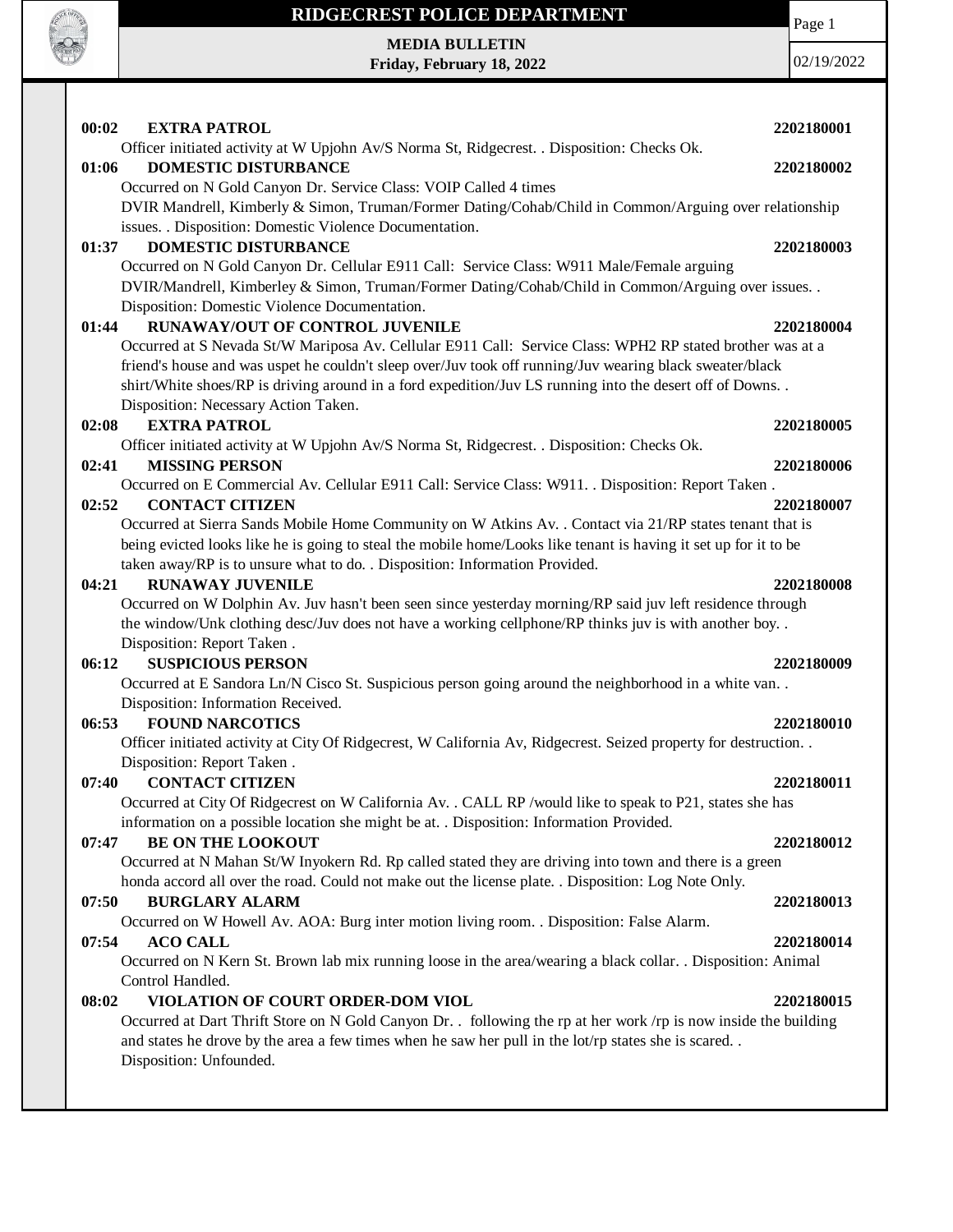

**MEDIA BULLETIN Friday, February 18, 2022** Page 2

| 08:10<br><b>FOLLOW UP</b>                                                                                            | 2202180016 |
|----------------------------------------------------------------------------------------------------------------------|------------|
| Officer initiated activity at N Rebel, Kern County. . Disposition: Necessary Action Taken.<br><b>CONTACT CITIZEN</b> |            |
| 08:15                                                                                                                | 2202180017 |
| Occurred at City Of Ridgecrest on W California Av. . CALL RP /wants to know where the kids are and wants to          |            |
| give information. . Disposition: Information Provided.                                                               |            |
| STORAGE AUTHORITY-6MOS EXPIRED<br>08:31                                                                              | 2202180018 |
| Occurred on S Vista St. Rp states there is a guy sleeping in a vehicle in front of residence. vehicle is parked 3ft  |            |
| from the curb. . Disposition: Necessary Action Taken.                                                                |            |
| <b>CONTACT CITIZEN</b><br>08:34                                                                                      | 2202180019 |
| Occurred at City Of Ridgecrest on W California Av. . CALL RP states he needs to speak to P9. . Disposition:          |            |
| Information Provided.                                                                                                |            |
| <b>FOUND NARCOTICS</b><br>08:45                                                                                      | 2202180020 |
| Occurred on S Lorie Ann St. Rp found narcotics would like an officer at the location. . Disposition: Report          |            |
| Taken.                                                                                                               |            |
| 09:00<br><b>CONTACT CITIZEN</b>                                                                                      | 2202180021 |
| Occurred at Dart Thrift Store on N Gold Canyon Dr. . Rp was told to contact us and have officers come back to        |            |
| the location to pick up paperwork to serve. . Disposition: Necessary Action Taken.                                   |            |
| <b>CODE VIOLATION</b><br>09:15                                                                                       | 2202180022 |
| Occurred on W Iowa Av. Rp states there is a blue tacoma blocking her driveway. . Disposition: Necessary              |            |
| Action Taken.                                                                                                        |            |
| 09:21<br><b>BURGLARY - RESIDENTIAL - REPORT</b>                                                                      | 2202180023 |
| Occurred on W Vulcan Av. Rp would like to report his property being burglarized. . Disposition: Report Taken.        |            |
| <b>INFORMATION</b><br>09:32                                                                                          | 2202180024 |
| Occurred at City Of Ridgecrest on W California Av. . Rp states her sisters phone is now ringing but no one           |            |
| picks up/she provided the number just in case we wanted to try/she also texted the number but there is no            |            |
| response yet. . Disposition: Information Received.                                                                   |            |
| <b>CONTACT CITIZEN</b><br>09:36                                                                                      | 2202180025 |
| Officer initiated activity at City Of Ridgecrest, W California Av, Ridgecrest. Wanted msg delivered. .               |            |
| Disposition: Necessary Action Taken.                                                                                 |            |
| <b>MEDICAL AID</b><br>09:42                                                                                          | 2202180026 |
| Occurred on W Dolphin Av. Ambulance request. . Disposition: Referred To Other Agency.                                |            |
| <b>TRAFFIC STOP</b><br>09:47                                                                                         | 2202180027 |
| Officer initiated activity at E Upjohn Av, Ridgecrest. (Hundred block.). Disposition: Warning (Cite/Verbal).         |            |
| 09:52<br><b>AREA CHECK</b>                                                                                           | 2202180028 |
| Officer initiated activity at Upjohn Park, E Upjohn Av, Ridgecrest. . Disposition: Checks Ok.                        |            |
| <b>ACO CALL</b><br>09:54                                                                                             | 2202180029 |
| Officer initiated activity at W Howell Av, Ridgecrest. Barking dogs. . Disposition: Animal Control Handled.          |            |
| <b>CONTACT CITIZEN</b><br>09:59                                                                                      | 2202180030 |
| Occurred at City Of Ridgecrest on W California Av. . CALL RP/requesting to speak to P6 about an incident. .          |            |
| Disposition: Information Provided.                                                                                   |            |
| <b>FOLLOW UP</b><br>10:04                                                                                            | 2202180031 |
| Officer initiated activity at N Gold Canyon Dr, Ridgecrest. . Disposition: False Alarm.                              |            |
| <b>ACO CALL</b><br>10:04                                                                                             | 2202180032 |
| Officer initiated activity at N Helena St, Ridgecrest. F/U on dog bite. . Disposition: Animal Control Handled.       |            |
| <b>ACO CALL</b><br>10:12                                                                                             | 2202180033 |
| Officer initiated activity at W Howell Av, Ridgecrest. Barking Dog. . Disposition: Animal Control Handled.           |            |
| <b>ACO CALL</b><br>10:26                                                                                             | 2202180034 |
| Officer initiated activity at E Bowman Rd, Ridgecrest. Trap detail. . Disposition: Animal Control Handled.           |            |
|                                                                                                                      |            |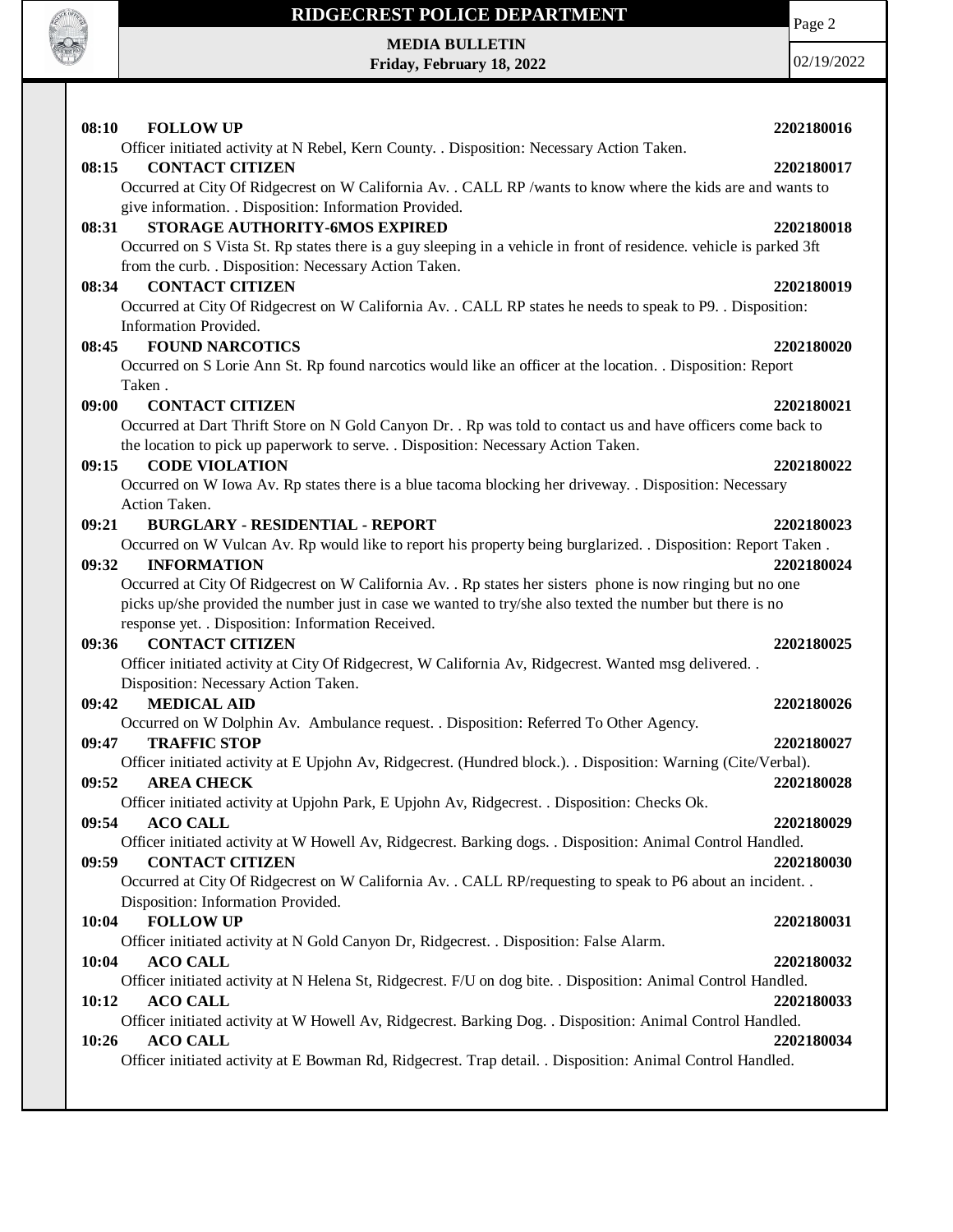

### **RIDGECREST POLICE DEPARTMENT MEDIA BULLETIN**

**Friday, February 18, 2022**

Page 3

02/19/2022

**10:45 CPS REFERRAL 2202180035** Occurred on N Rio Bravo St. Referral Number: 0399-9824-9407-4096055. . Disposition: Report Taken . **11:10 FOLLOW UP 2202180036** Officer initiated activity at W Haloid Av, Ridgecrest. 22- 490 f/u on CPS referral. . Disposition: Report Taken . **11:11 CONTACT CITIZEN 2202180037** Occurred at City Of Ridgecrest on W California Av. . CALL RP/requesting P1. . Disposition: Negative Contact. **11:14 TRAFFIC STOP 2202180038** Officer initiated activity at W Wilson Av, Ridgecrest. (Hundred block.). . Disposition: Warning (Cite/Verbal). **11:30 TRAFFIC STOP 2202180039** Officer initiated activity at W Robertson Av, Ridgecrest. (Hundred block.). . Disposition: Warning (Cite/Verbal). **11:37 MISC COUNTER CALL 2202180040** Occurred at City Of Ridgecrest on W California Av. . RP asking for assistance regarding stolen phone. . Disposition: Negative Contact. **11:59 ABANDONED VEHICLE 2202180041** Officer initiated activity at N Norma St, Ridgecrest. (Hundred block.). . Disposition: Report Taken . **12:13 VANDALISM REPORT 2202180042** Occurred on S Mayo St. rp states someone keyed his car. . Disposition: Information Received. **12:23 TRAFFIC STOP 2202180043** Officer initiated activity at N Norma St, Ridgecrest. (Hundred block.). . Disposition: Checks Ok. **12:25 THEFT OF IDENTIFICATION 2202180044** Occurred at City Of Ridgecrest on W California Av. . CALL RP/states someone used her info for EDD benefits. . Disposition: Information Provided. **12:35 CPS REFERRAL 2202180045** Occurred at City Of Ridgecrest on W California Av. . CPS Referral. . Disposition: Report Taken . **12:36 HARASSMENT 2202180046** Occurred at High Desert True Value on W Ridgecrest Bl. . RP is the owner and there is a subj that is harassing his employees and he would like him trespassed, however the subj is not at the location currently. . Disposition: Information Provided. **12:37 WELFARE CHECK 2202180047** Occurred on N Wayne St. rp would like a welck done on his cousin/states he went to check on him this morning but he didn't answer the door/he could hear commotion inside. . Disposition: Checks Ok. **12:39 BREAKING/REMOVING VEHICLE PARTS 2202180048** Occurred at City Of Ridgecrest on W Reeves Av. . License plate stolen from back of vehicle, would like to file a report. Rp in lobby. . Disposition: Report Taken . **12:56 ABANDONED VEHICLE 2202180049** Occurred at Beansters on N Triangle Dr. . rp states there is a motorcycle that has been abandoned near the business/its been there for a couple of weeks/rp states its in the way of their drive through line and cars have to go around it. . Disposition: Necessary Action Taken. **12:58 ACO CALL 2202180050** Occurred on E Hayden Av. Rp states the dog at the location has been barking non stop since 7am. . Disposition: Log Note Only. **12:59 DETAIL 2202180051** Occurred at Holland & Lyons Mortuary on S Norma St. . Traffic control. . Disposition: Necessary Action Taken. **13:12 Mental Health Evaluation 2202180052** Occurred at Ridgecrest Regional Hospital on N China Lake Bl. . Bed 5. . Disposition: Unfounded. **13:23 KEEP THE PEACE** 2202180053 Occurred at City Of Ridgecrest on W California Av. . Rp in lobby would like to speak with an officer. . Disposition: Peace Kept.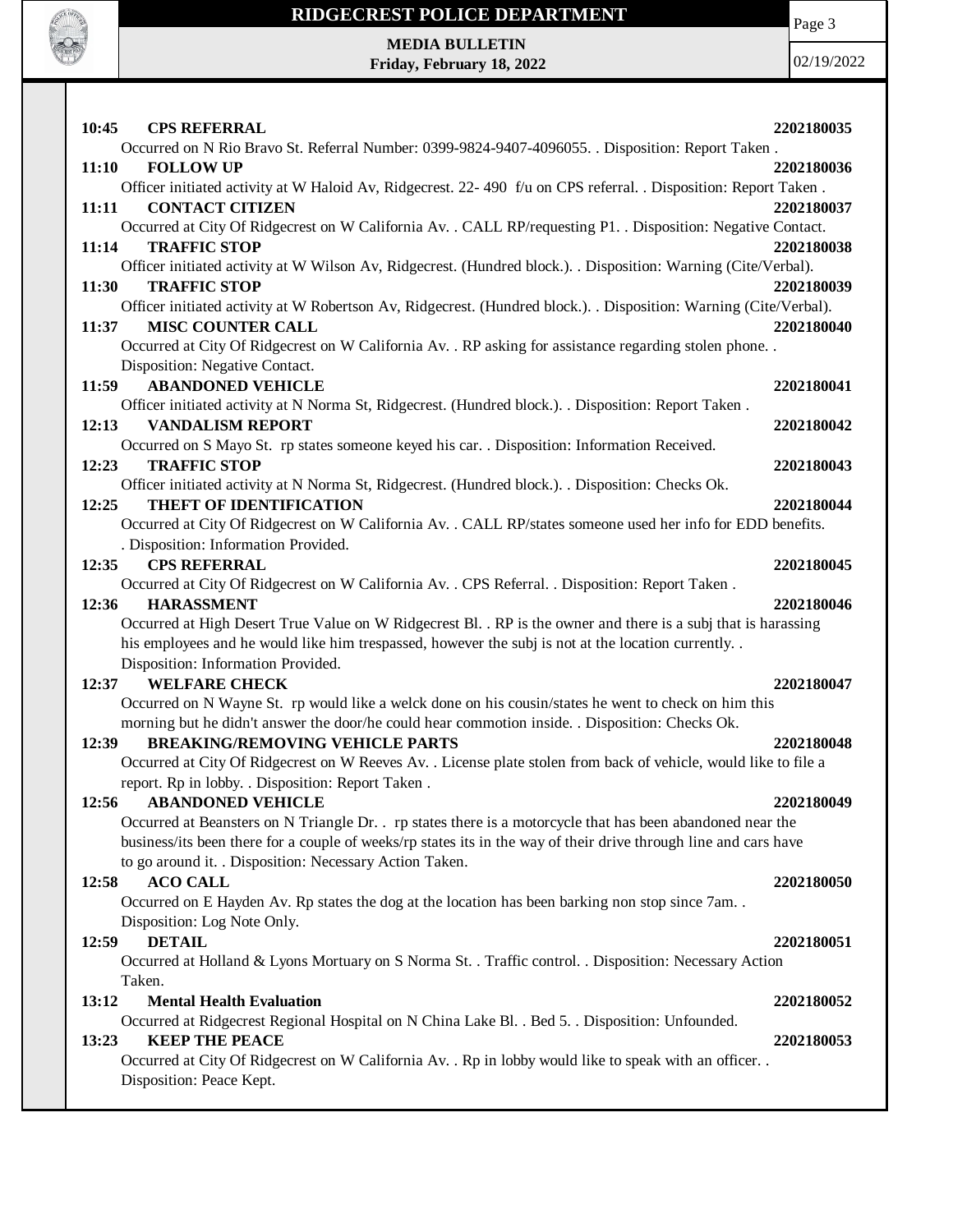

**MEDIA BULLETIN Friday, February 18, 2022** Page 4

| 13:31 | <b>JUVENILE PROBLEM</b><br>Occurred on S Mahan St. (Hundred block.) Kids riding in the street on a four wheeler/no helmets. .  | 2202180054 |
|-------|--------------------------------------------------------------------------------------------------------------------------------|------------|
|       | Disposition: Unable To Locate.                                                                                                 |            |
| 13:34 | <b>VANDALISM REPORT</b>                                                                                                        | 2202180055 |
|       | Occurred at 535 W Atkins on W Atkins Av. . Rp states there is a guy who is being evicted from the property                     |            |
|       | and he is vandalising the property. . Disposition: Log Note Only.                                                              |            |
| 13:41 | <b>TRAFFIC STOP</b>                                                                                                            | 2202180056 |
|       | Officer initiated activity at S Gateway Bl/E Bowman Rd, Ridgecrest. . Disposition: Warning (Cite/Verbal).                      |            |
| 13:53 | <b>EXTRA PATROL</b>                                                                                                            | 2202180057 |
|       | Occurred at A-American Self Storage on E Ridgecrest Bl. . Rp requesting patrol around the business. .                          |            |
|       | Disposition: Log Note Only.                                                                                                    |            |
| 13:58 | 911 WIRELESS CALL                                                                                                              | 2202180058 |
|       | Occurred at City Of Ridgecrest on W California Av. . RP stated misdial. . Disposition: Necessary Action Taken.                 |            |
| 14:07 | <b>CONTACT CITIZEN</b>                                                                                                         | 2202180059 |
|       | Occurred on S Mahan St. Rp is trying to pick up son and the father is not allowing the rp. . Disposition:<br>Negative Contact. |            |
| 14:13 | <b>MEDICAL AID</b>                                                                                                             | 2202180060 |
|       | Occurred on N Palm Dr. Ambulance request. . Disposition: Assisted.                                                             |            |
| 14:19 | <b>ACO CALL</b>                                                                                                                | 2202180061 |
|       | Officer initiated activity at S Holly Canyon Dr, Ridgecrest. (Hundred block.) report of loose dog. . Disposition:              |            |
|       | Animal Control Handled.                                                                                                        |            |
| 14:35 | <b>ACO CALL</b>                                                                                                                | 2202180062 |
|       | Officer initiated activity at W Vanessa Av, Ridgecrest. Barking Dog. . Disposition: Animal Control Handled.                    |            |
| 14:37 | <b>BURGLARY ALARM</b>                                                                                                          | 2202180063 |
|       | Occurred on N Sunland St. AOA: Living Room Window. . Disposition: Disregard From Alarm Company.                                |            |
| 15:13 | <b>ACO CALL</b>                                                                                                                | 2202180064 |
|       | Officer initiated activity at S Mccall St, Ridgecrest. Loose dogs. . Disposition: Animal Control Handled.                      |            |
| 15:28 | <b>INFORMATION</b>                                                                                                             | 2202180065 |
|       | Occurred at City Of Ridgecrest on W California Av. . RP wanting to know what to do if their 16 yo child is                     |            |
|       | being disrespectful. . Disposition: Information Provided.                                                                      |            |
| 15:33 | <b>ACO CALL</b><br>Officer initiated activity at E Hayden Av, Ridgecrest. Barking Dog. . Disposition: Animal Control Handled.  | 2202180066 |
| 15:36 | <b>MEDICAL AID</b>                                                                                                             | 2202180067 |
|       | Occurred on W Wildrose Av. Ambulance Request. . Disposition: Referred To Other Agency.                                         |            |
| 15:50 | <b>ACO CALL</b>                                                                                                                | 2202180068 |
|       | Officer initiated activity at N Cisco St, Ridgecrest. F/U. . Disposition: Animal Control Handled.                              |            |
| 15:54 | <b>SUSPICIOUS PERSON</b>                                                                                                       | 2202180069 |
|       | Occurred at Union Bank on N China Lake Bl. . wma/brown hair/6ft/currently took his clothes off and is in his                   |            |
|       | boxers walking into traffic. . Disposition: Checks Ok.                                                                         |            |
| 16:04 | <b>SUSPICIOUS PERSON</b>                                                                                                       | 2202180070 |
|       | Occurred on N Alvord St. (Hundred block.) WMA/ White baseball hat/ grey sweatshirt/ pants trying to direct                     |            |
|       | traffic. . Disposition: Checks Ok.                                                                                             |            |
| 16:30 | <b>ILLEGAL DUMPING</b>                                                                                                         | 2202180071 |
|       | Occurred at Corp Yard on W Ridgecrest Bl. . When the recycling bin is taken away people illegally dump                         |            |
|       | construction waste and rp would like extra patrol this weekend. . Disposition: Checks Ok.                                      |            |
|       |                                                                                                                                |            |
|       |                                                                                                                                |            |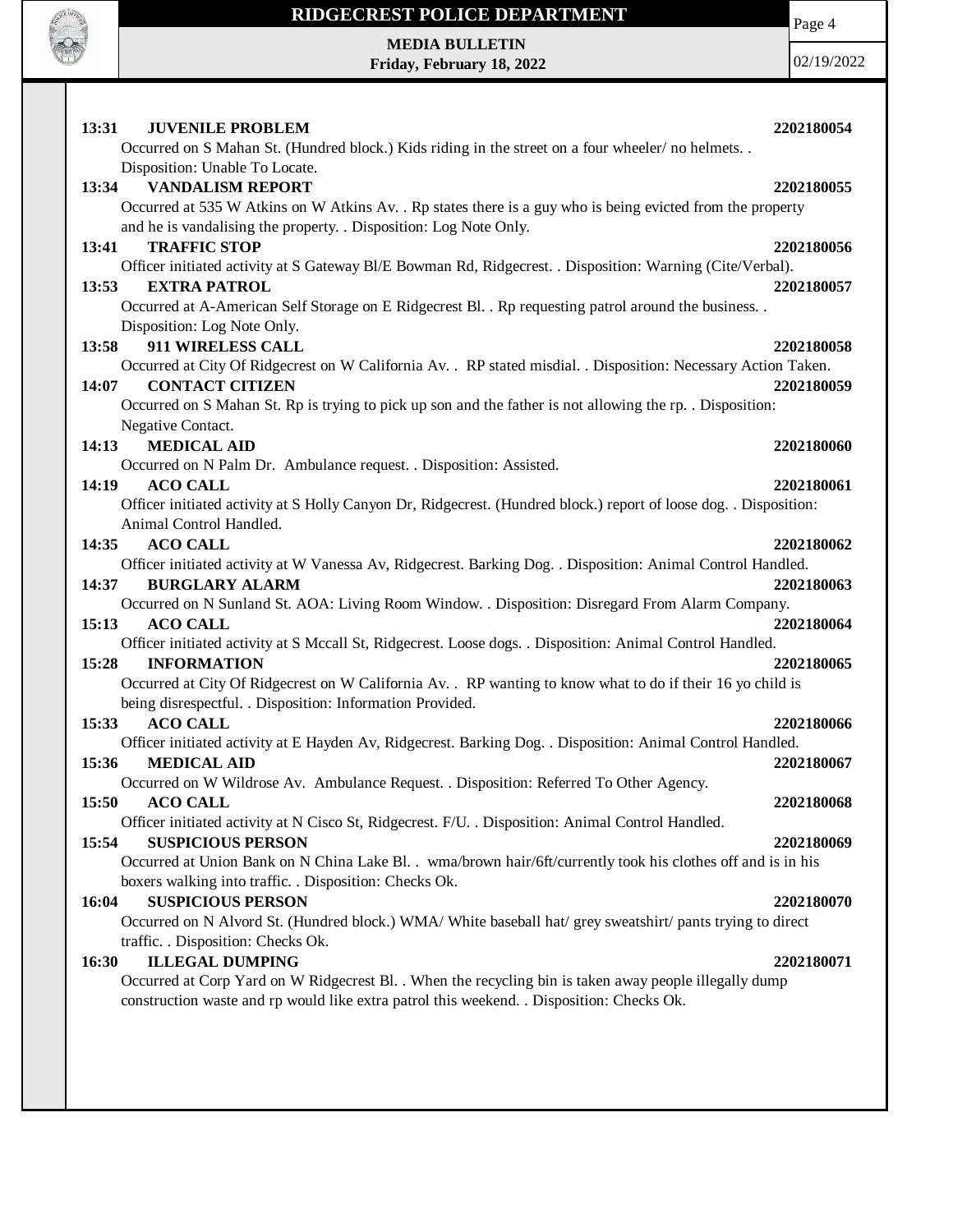

Page 5

**MEDIA BULLETIN Friday, February 18, 2022**

| <b>WARRANT ARREST</b><br><b>16:30</b>                                                                                                                            | 2202180072 |
|------------------------------------------------------------------------------------------------------------------------------------------------------------------|------------|
| Officer initiated activity at City Of Ridgecrest, W California Av, Ridgecrest. SA/Rogers, Danielle Victoria                                                      |            |
| 05/17/1995                                                                                                                                                       |            |
| WNO/RM052773A Bail/15k Chg/12500(a) VC/20002(a) VC<br>WNO/RM043873A Bail/30k Chg/23013.5(a) VC                                                                   |            |
| Cited and released from RPD. . Disposition: Arrest Made.                                                                                                         |            |
| <b>SPEED CONTEST</b><br>16:31                                                                                                                                    | 2202180073 |
| Occurred at N China Lake Bl/E French Av. 2 CARS RACING EB ON FRENCH. . Disposition: Warning                                                                      |            |
| (Cite/Verbal).                                                                                                                                                   |            |
| 16:34<br><b>CONTACT CITIZEN</b>                                                                                                                                  | 2202180074 |
| Occurred on W Robertson Av. Rp would like to speak with the WC. via 21. Disposition: Negative Contact.                                                           |            |
| <b>AREA CHECK</b><br>16:44                                                                                                                                       | 2202180075 |
| Occurred on S Mahan St. (Hundred block.) Rp states there is a person riding an ATV in the street                                                                 |            |
| Disposition: Unable To Locate.                                                                                                                                   |            |
| <b>CONTACT CITIZEN</b><br>16:47                                                                                                                                  | 2202180076 |
| Occurred at City Of Ridgecrest on W California Av. . Wants to know what to do with his mother in law<br>requesting WC only. . Disposition: Information Provided. |            |
| <b>UNWANTED SUBJECT</b><br>16:58                                                                                                                                 | 2202180077 |
| Occurred at Travelodge on S China Lake Bl. . Rp would like to speak with an officer there is a lady who keeps                                                    |            |
| pulling the alarm. . Disposition: Gone Prior to Arrival.                                                                                                         |            |
| <b>CITIZEN ASSIST</b><br>17:26                                                                                                                                   | 2202180078 |
| Occurred on N Gold Canyon Dr. Would like a ride to CSU. . Disposition: Necessary Action Taken.                                                                   |            |
| 17:58<br>911 HANG UP                                                                                                                                             | 2202180079 |
| Occurred on N Inyo St. Service Class: VOIP 911 Hang Up - no assistance is needed. . Disposition: Necessary                                                       |            |
| Action Taken.                                                                                                                                                    |            |
| <b>SUSPICIOUS PERSON</b><br>18:10                                                                                                                                | 2202180080 |
| Occurred on W Willow Av. Male wearing all black clothing looking into cars/No furhter desc. . Disposition:                                                       |            |
| Checks Ok.                                                                                                                                                       |            |
| 18:20<br><b>WELFARE CHECK</b>                                                                                                                                    | 2202180081 |
| Occurred on W Coral Av. Hearing what sounds like his neighbor beating her daughter through his window. 10                                                        |            |
| -11 y/o daughter. . Disposition: Checks Ok.<br><b>AREA CHECK</b>                                                                                                 |            |
| 18:26<br>Occurred at W Howell Av/N Sherri St. Child driving dirtbike through the neighborhood at a high rate of                                                  | 2202180082 |
| speed/No lights/LS on W Howell. . Disposition: Necessary Action Taken.                                                                                           |            |
| <b>CITIZEN ASSIST</b><br>18:29                                                                                                                                   | 2202180083 |
| Occurred on W Church Av. Locked out of house. . Disposition: Necessary Action Taken.                                                                             |            |
| <b>INFORMATION</b><br>18:30                                                                                                                                      | 2202180084 |
| Occurred on S Porter St. Rp advising she is the president of the united states of america and RPD should stop                                                    |            |
| messing with her money. . Disposition: Information Received.                                                                                                     |            |
| DOMESTIC DISTURBANCE<br>18:42                                                                                                                                    | 2202180085 |
| Occurred at City Of Ridgecrest on W California Av. . Contact via 21                                                                                              |            |
| DVIR Between Lopez, Manuel & Hoyt, Kaytlynn/Separated/One child in Common/Non Cohab/Arguing over                                                                 |            |
| custody issues. . Disposition: Domestic Violence Documentation.                                                                                                  |            |
| 18:44<br><b>THEFT</b>                                                                                                                                            | 2202180086 |
| Occurred on S Sunland St. Reporting theft of backpack and other items happened within the last couple of                                                         |            |
| days. . Disposition: Information Received.                                                                                                                       |            |
| <b>EXTRA PATROL</b><br>18:47                                                                                                                                     | 2202180087 |
| Occurred on E Bowman Rd. Requesting extra patrols throughout the weekend at the Old Walmart. .                                                                   |            |
| Disposition: Checks Ok.                                                                                                                                          |            |
|                                                                                                                                                                  |            |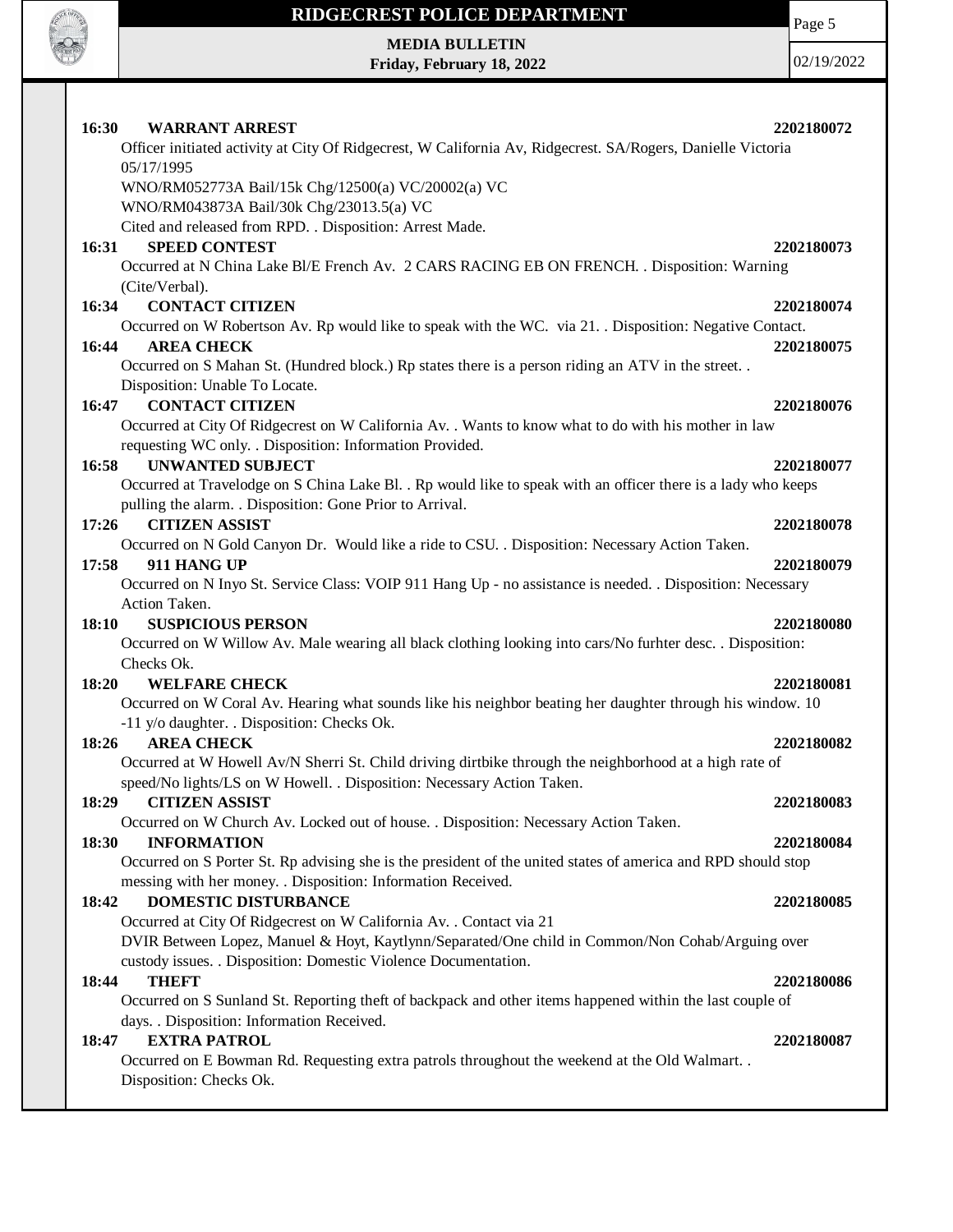

Page 6

**MEDIA BULLETIN Friday, February 18, 2022**

| 18:55 | <b>MEDICAL AID</b>                                                                                                          | 2202180088 |
|-------|-----------------------------------------------------------------------------------------------------------------------------|------------|
|       | Occurred at High Desert Haven on S College Heights Bl. . Cellular E911 Call: Service Class: W911 Ambulance                  |            |
|       | Request. . Disposition: Referred To Other Agency.                                                                           |            |
| 19:21 | <b>ACO CALL</b>                                                                                                             | 2202180089 |
|       | Occurred on N Sahara Dr. Barking dogs/Ongoing issue. . Disposition: Necessary Action Taken.                                 |            |
| 19:27 | <b>MISSING PERSON</b>                                                                                                       | 2202180090 |
|       | Occurred on W Lucille Ct. Cellular E911 Call: Service Class: WPH2 Wanting to report nephew missing out of                   |            |
|       | Orange County                                                                                                               |            |
| 19:41 | POSSESSION OF CONTROLLED SUBSTANCE                                                                                          | 2202180091 |
|       | Officer initiated activity at E Wasp Av, Kern County. (Hundred block.)                                                      |            |
|       | SA/Meyers, Daniel Robert 08/26/1970                                                                                         |            |
|       | Open Chg/HS 11377                                                                                                           |            |
|       | WNO/2022-00019003 Chgs/PC 236; PC 273.5(A); PC 591.5 Bail/30K                                                               |            |
|       | Booked CRF. . Disposition: Arrest Made.                                                                                     |            |
| 19:56 | <b>ACO CALL</b>                                                                                                             | 2202180092 |
|       | Occurred on S Forest Knoll St. Loose Brown Pitbull/Friendly/Running into the street. . Disposition: Necessary               |            |
|       | Action Taken.                                                                                                               |            |
| 20:00 | <b>DISABLED VEHICLE</b><br>Officer initiated activity at S Sunland St/E California Av, Ridgecrest. . Disposition: Assisted. | 2202180093 |
| 20:02 | <b>WATER LEAK</b>                                                                                                           |            |
|       | Occurred on N Palo Verde Dr. Water leaking from a plate in the ground/Water is getting close to eletrical boxes.            | 2202180094 |
|       | . Disposition: Necessary Action Taken.                                                                                      |            |
| 20:07 | 911 HANG UP                                                                                                                 | 2202180095 |
|       | Occurred at City Of Ridgecrest on W California Av. . Cellular E911 Call: Service Class: WPH2 Hangup. .                      |            |
|       | Disposition: Log Note Only.                                                                                                 |            |
| 20:28 | <b>IN CUSTODY ARREST</b>                                                                                                    | 2202180096 |
|       | Occurred at City Of Ridgecrest on W California Av. . Cell 1. . Disposition: Necessary Action Taken.                         |            |
| 20:43 | <b>INFORMATION</b>                                                                                                          | 2202180097 |
|       | Occurred at City Of Ridgecrest on W California Av. Disposition: Information Received.                                       |            |
| 20:54 | <b>CONTACT CITIZEN</b>                                                                                                      | 2202180098 |
|       | Occurred at City Of Ridgecrest on W California Av. . Requesting contact from P19. . Disposition: Information                |            |
|       | Provided.                                                                                                                   |            |
| 21:14 | <b>DISTURBANCE - SUBJECT</b>                                                                                                | 2202180099 |
|       | Occurred on W Mesquite Av. Cellular E911 Call: Service Class: W911 35 YOA male breaking things in the                       |            |
|       | residence/Male is holding a stick hitting items. . Disposition: Checks Ok.                                                  |            |
| 21:20 | STORAGE AUTHORITY-6MOS EXPIRED                                                                                              | 2202180100 |
|       | Occurred on W St George Av. 72 hr notice placed 02/15 by P4 2202150103                                                      |            |
|       | New Mexico plate                                                                                                            |            |
| 21:55 | <b>WARRANT ARREST</b>                                                                                                       | 2202180101 |
|       | Occurred at City Of Ridgecrest on W California Av. . Male came to door asking for money                                     |            |
|       | SA/Piatt, Kevin Eugene Sr 05/26/1960                                                                                        |            |
|       | WNO/RM051761A Chg/PC 653M(B) Bail/32K                                                                                       |            |
|       | WNO/RM053062A Chg/PC653M(B) Bail/1K                                                                                         |            |
|       | WNO/RM052540A Chg/PC 148(A)(1) Chg/12K                                                                                      |            |
|       | WNO/BM952793A Chg/MC 12.56.050(L) Bail/2500.00                                                                              |            |
|       | WNO/BM952107A Chg/MC 12.56.050(C) Bail/2500.00                                                                              |            |
|       | Booked CRF. . Disposition: Arrest Made.                                                                                     |            |
|       |                                                                                                                             |            |